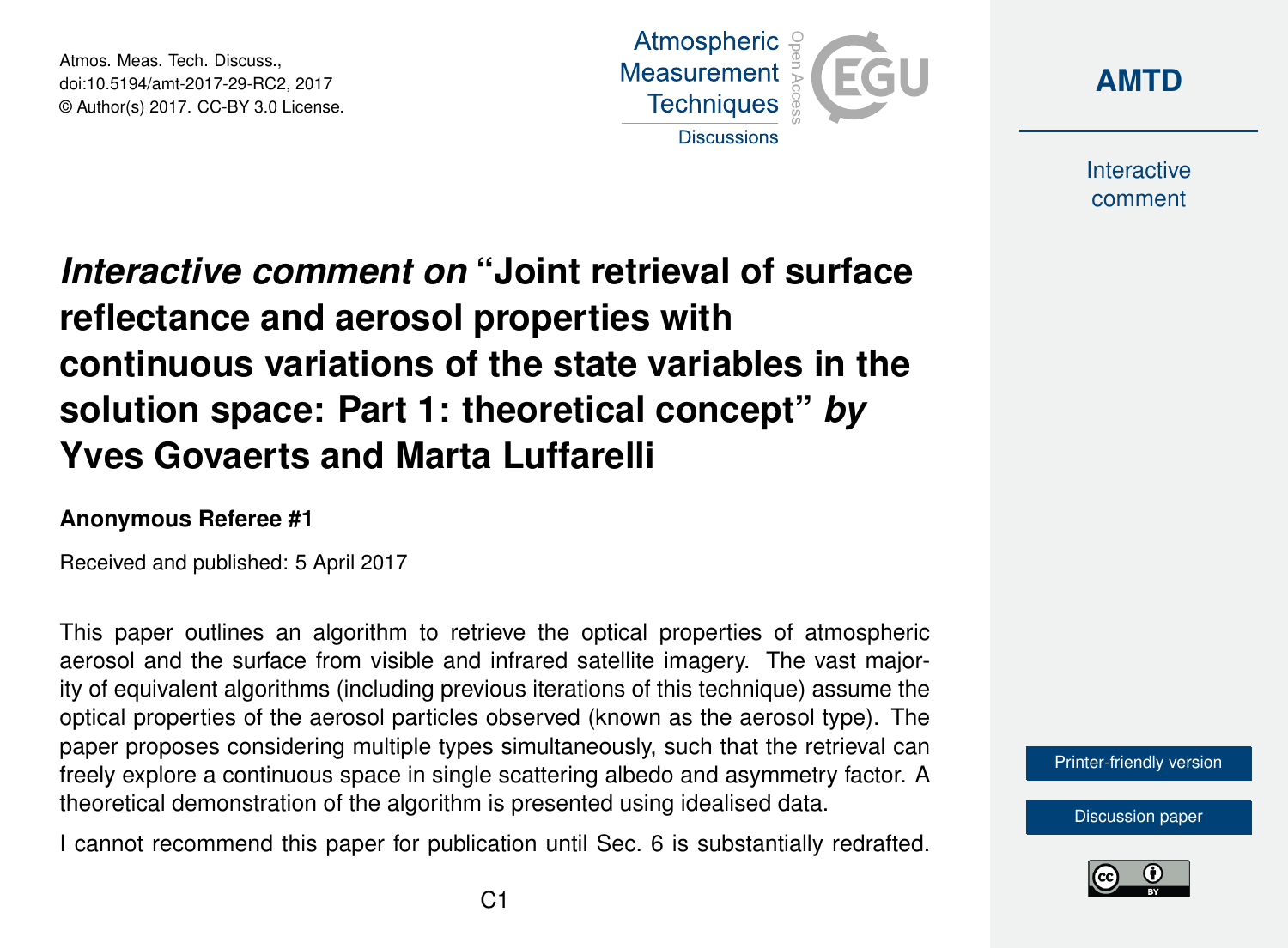The paper is reasonable as a description of a retrieval method, but it lack a demonstration that the algorithm is *practically* useful. The authors present the evaluation of simulated data, but do so in such idealised circumstances that the exercise provides little insight into the algorithm's overall utility. However, the presentation is decent and the central idea interesting and worth publishing, even if I'm not entirely convinced it is valid.

To be more specific in my critique:

- The paper must demonstrate the algorithm applied to noisy data. As it stands, the results shown are somewhat concerning as the algorithm can only precisely replicate the truth in the simplest case despite perfect input data. This implies significant (if not large) forward model errors that the paper neither discusses, quantifies, nor attempts to alleviate. Considering CISAR has already been applied to real data, this demonstration should be a straightforward matter of adding random noise to the existing experiment's data and adding an additional line to Figs. 5–9 for the retrieval under noise.
- Additionally, your experiments assume that the surface parameters are known a priori. That is unacceptable considering the title of the paper is 'joint retrieval of surface reflectance and aerosol properties'. If you promise a joint retrieval, you need to demonstrate it. If you don't intend to demonstrate it, redraft the paper to de-emphasise the surface terms while explaining why you built a joint retrieval and chose not to use it. Such a demonstration is important as the reader needs to understand how the optimal estimation balances uncertainties in aerosol against the surface. (I would show averaging kernels, but that isn't widely popular.)
- From my experience teaching linear algebra, I would summarise the paper's central idea as, "Rather than assume aerosol optical properties for the retrieval, one should define a basis of aerosol types. The observed properties of any real aerosol are then some linear combination of the properties of those basis types."

**[AMTD](http://www.atmos-meas-tech-discuss.net/)**

**Interactive** comment

[Printer-friendly version](http://www.atmos-meas-tech-discuss.net/amt-2017-29/amt-2017-29-RC2-print.pdf)

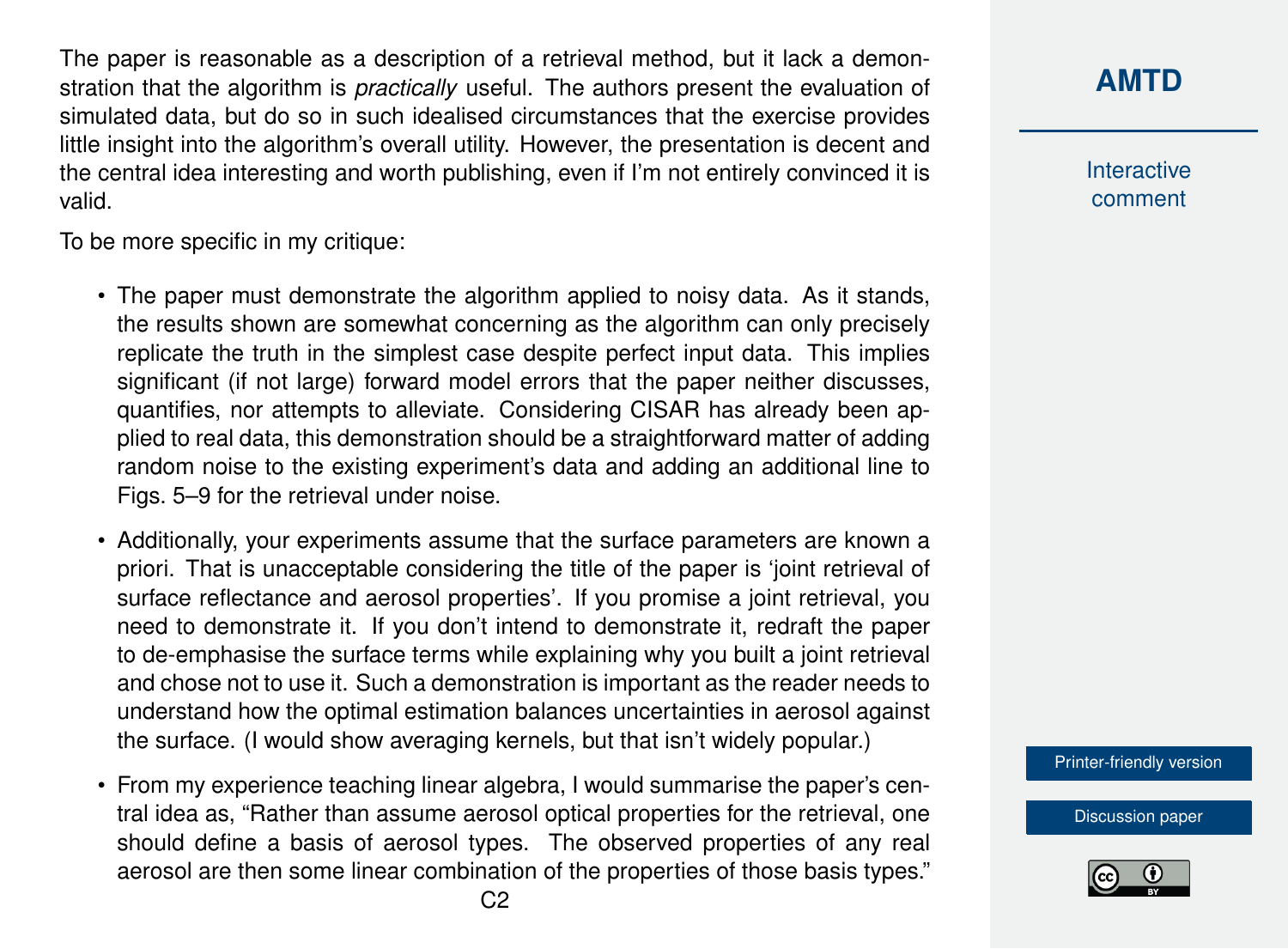From that, I wonder if you could use an objective technique to select your vertices? Given that a large number of aerosol types are currently defined, there are various techniques within linear algebra from which a minimal set of types can be derived (e.g. Gram-Schmidt or one of the eigenfunction analyses). This could give you better fits in the ideal circumstances and would unambiguously resolve the question of how many vertices you should use (which is rather unsatisfying at the moment).

- A central assumption of the paper is that either the surface or the aerosol vary sufficiently slowly as to be effectively constant over the observation period. There needs to be some justification of this. I wouldn't accept a simple citation of existing work as the quality of such assumptions is highly dependent on exactly where and how you evaluate them.
- Various sections of this paper rely on a familiarity with [Govaerts et al.](#page-9-0) [\(2010\)](#page-9-0). A less brief summary of it's conclusions and how that method differs from this one would be useful to the casual reader.
- L95 While it is strictly true that optimal estimation requires state vector variables to be continuous, I feel that your argument here mis-characterises what is going on. As you admit, there are over 100 variables that affect the radiance seen at TOA scattered by aerosols. The prevalent approach is to assume that most of those variables are determined at the aerosol's creation. [Diner et al.](#page-9-0) [\(2012\)](#page-9-0) demonstrated that superior results can be obtained by assuming less *when additional information is available* (specifically, multi-angular observations).

To me, it seems obvious that attempting to retrieve either more variables or more physically motivated variables will result in a higher quality retrieval. The issue isn't that most retrievals assume an aerosol type. Their issue is that they use too few observations to assume anything better. To put it differently, your retrieval is **[AMTD](http://www.atmos-meas-tech-discuss.net/)**

Interactive comment

[Printer-friendly version](http://www.atmos-meas-tech-discuss.net/amt-2017-29/amt-2017-29-RC2-print.pdf)

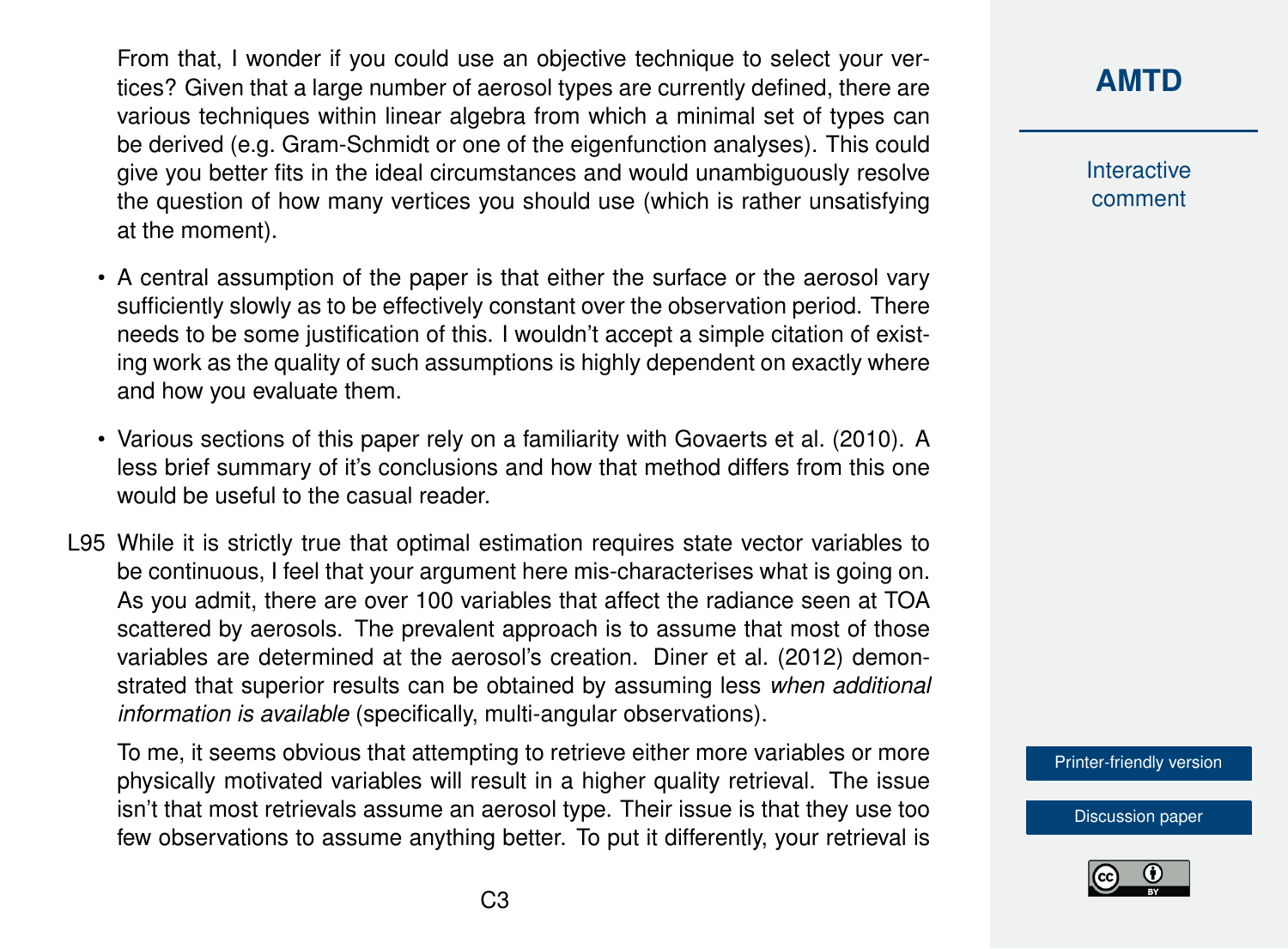superior because it uses more data and so can vary more variables, providing the OE algorithm with more freedom to find an accurate solution.

- L202 I have a problem with your terminology here. My experience is that in aerosol remote sensing 'single' or 'multiple' refers to the number of times that the light is scattered by an aerosol particle. Eq. (2) quantifies the reflection from the surface.
- Sec. 4.2 I would like to see a justification for this other than 'it works in Sec. 6.' Firstly, I'm uncertain if you are only considering single aerosol scattering or not. While I'm quite happy that single-scatting properties combine linearly, I am suspicious of this being true for multiple-scattering. Secondly, I doubt that linearity would hold for large optical depths. I expect that your technique is a reasonable approximation, but you should directly assess the error introduced (i.e. don't just work it out after-the-fact from the quality of your retrievals).
	- Tab. 1 Are these values ever used within the retrieval to represent forward model error? If not, they should be.
	- L314 I have no problem citing grey literature in general, but this is unacceptable. The context implied to me that this referred to a validation study, not an unreviewed conference poster. I assume that application of CISAR to real data is in Part 2 (which really should have been submitted alongside this paper) and this reference should be adjusted accordingly.
	- Sec. 7 I disagree with many statements here.
		- L402 This paper contains no analysis of other OE techniques. You cite other studies, but they only comment on specific algorithms. I have no problem with the conclusion that retrieving SSA and phase function provides 'better' results than not doing that *when multi-angular observations are available*. Your use of multiple MODIS overpasses to emulate multi-angular observations is

Interactive comment

[Printer-friendly version](http://www.atmos-meas-tech-discuss.net/amt-2017-29/amt-2017-29-RC2-print.pdf)

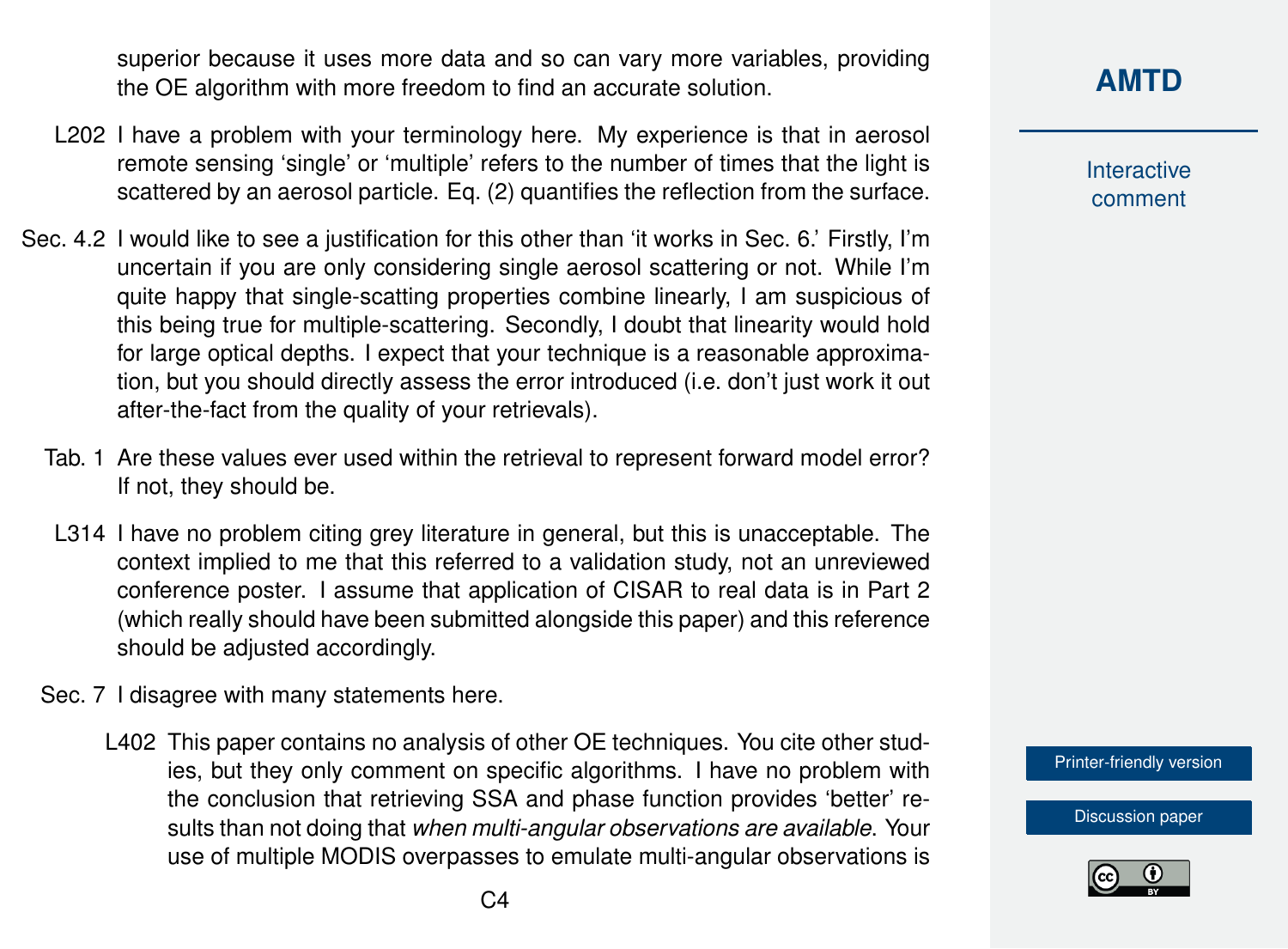fine only in those parts of the world where the aerosol or surface is constant over a period of days. Those of us evaluating plumes or areas that suffer frequent cloud cover can't make that assumption and your rejection of such work is excessive.

- L425 Experiment F00 did not prove your assumptions are valid. It showed that they might work in one circumstance, and even if you had made a comprehensive evaluation I'd say you only showed that the assumptions were 'useful'. I might accept 'Experiment F00 demonstrated that such assumptions can produce accurate retrievals.' However, my earlier concern that your experiments are insufficient to demonstrate the utility of your method remains.
- L433 This statement is far too broad. Replace 'which provide a limited number of independent observations' with something that expresses the limitation of your technique. As it stands, it reads like your algorithm could use any input data and that is plainly false.
- L435 I agree that the choice of vertices is critical. Your empirical selection is unsatisfying and this choice needs more thorough consideration.
- L440 As outlined above, I disagree with virtually everything in this paragraph.

Some more minor points and comments:

- I have several issues with the title.
	- Though the algorithm can technically retrieve surface properties, this is not demonstrated in the paper nor really discussed other than as a component of an aerosol retrieval. The author's previous paper discussed the surface at great length and, though I don't expect them to replicate that here, a paper on a 'joint retrieval of surface reflectance and aerosol properties' should discuss and demonstrate both.

**Interactive** comment

[Printer-friendly version](http://www.atmos-meas-tech-discuss.net/amt-2017-29/amt-2017-29-RC2-print.pdf)

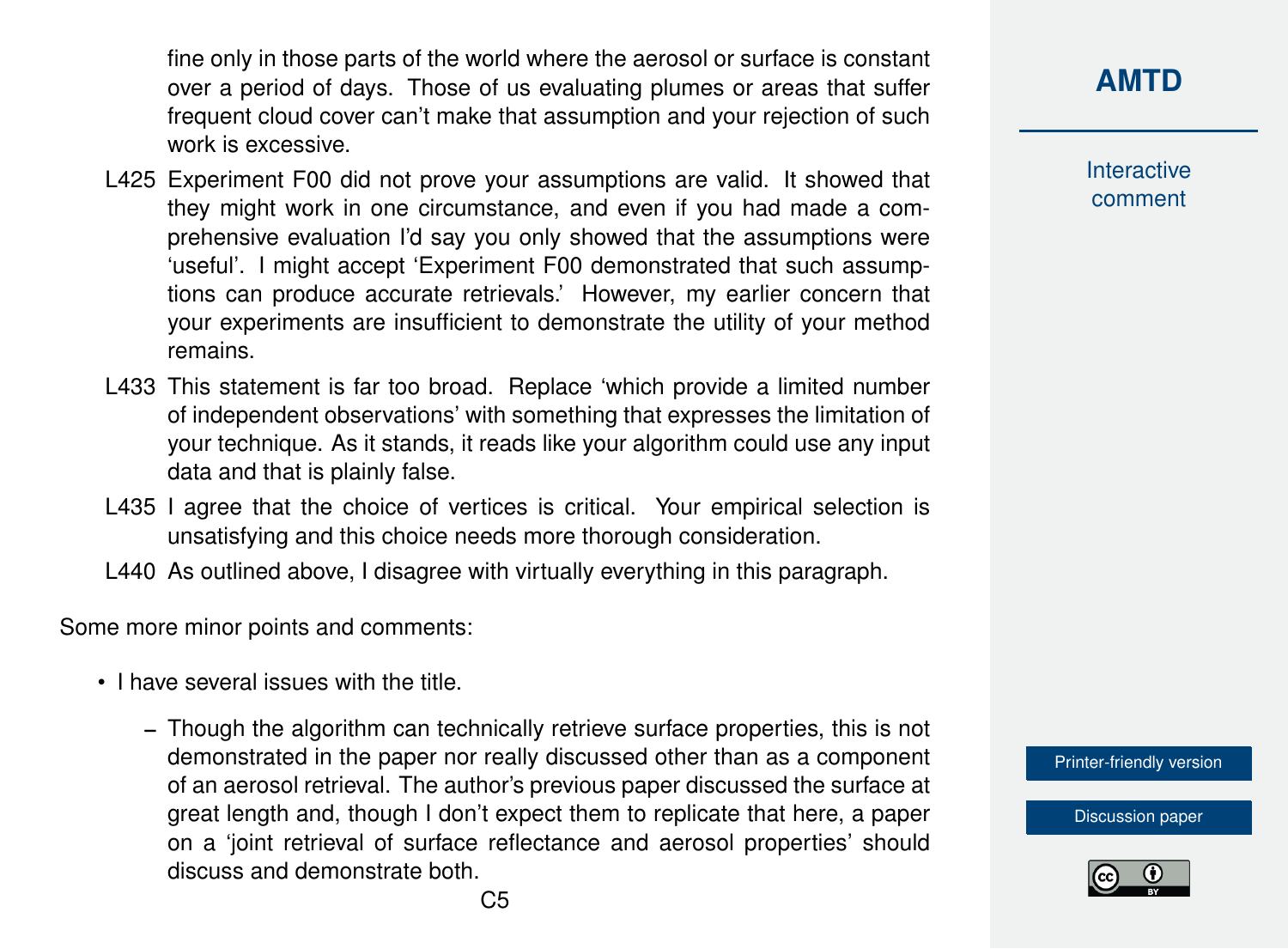- The authors rightly wish to highlight the unique consideration of multiple types within their retrieval. However, 'continuous variations of the state variables in solution space' fails at that. At first glance, the phrase was virtually meaningless as optimal estimation can only be applied to continuous variables. What the authors have done is define state space differently, such that the retrieval can consider variations along different axes. As an alternatives, I recommend 'Retrieval of surface reflectance and aerosol optical properties through decomposition into representative types: Part 1: theory' or 'Retrieval of surface reflectance and aerosol optical properties by simultaneously considering a representative set of aerosol types: Part 1: theory'.
- Regardless, 'variations' should be singular.
- L98 Though MISR might not assign uncertainty to aerosol class, that doesn't mean you can't and that people haven't.
- L171 Are you sure [Liu and Ruprecht](#page-9-0) [\(1996\)](#page-9-0) is the most appropriate reference for your radiative transfer solver? That paper assumed spheres and spends a lot of time talking about the microwave.
- L207 Why use finite differences to calculate the Jacobian? It's slow and inaccurate while all the solvers I know provide analytic Jacobians nowadays. If your solver doesn't provide them, you should explore alternatives. My experience is that the discontinuities produced by finite differences make optimal estimation much more sensitive to the first guess and take longer to converge.
- p10L3 Shouldn't the phase function be a function of angle too?
- Eq.(8) Is  $\tau_a$  that defined in Eq. (3) or should it be an equivalent definition using  $\tau'$ ?
- L220 A superior sentence would be, "The relative RMSE between FASTRE and the reference model is in the range  $1 - 3\%$ ." There's no need to hide the larger difference in the 0.44 channel.

**Interactive** comment

[Printer-friendly version](http://www.atmos-meas-tech-discuss.net/amt-2017-29/amt-2017-29-RC2-print.pdf)

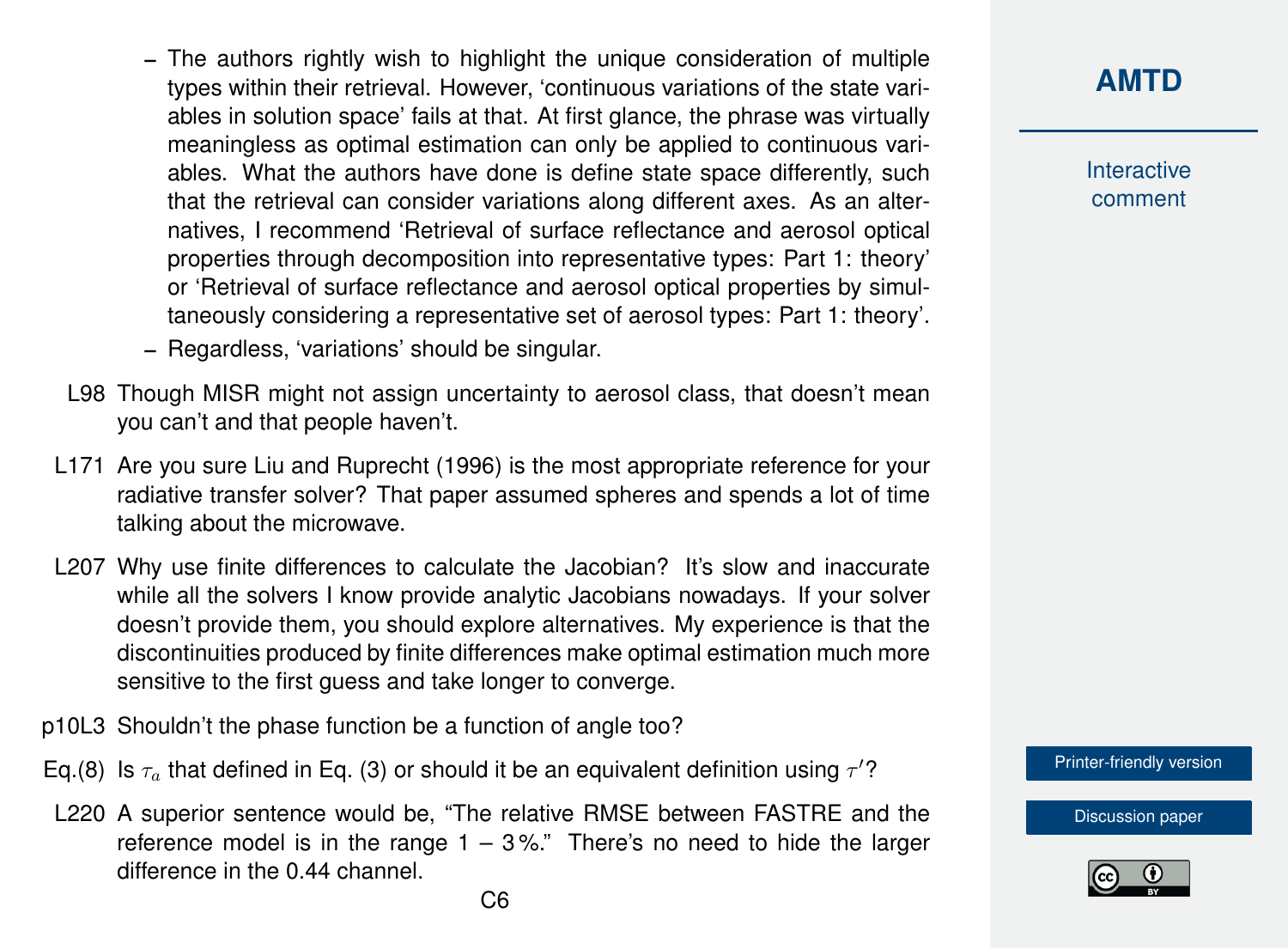- Eq. (11) The third and fourth terms are common, but they aren't from [Rodgers](#page-9-0) [\(2000\)](#page-9-0). You'll need another reference for them.
	- Tab. 2 Why doesn't F0 have a value for  $N_f$ ?
	- L328 Delete the sentence starting 'The estimated single scattering. . . "
- Sec. 6.1 Precisely how many observations are you using and what instrument are you emulating?

Technical corrections and recommendations:

- L11 The CISAR algorithm functioning is
- L<sub>15</sub> surfaces. The Discrimination between
- L22 In most of the cases an increase
- L23 for an increase of in the fraction
- L25 does not allow to full characterisation of the underlying
- L35 product *generation* from archived
- L54 Such an approach prevents
- L72 demonstrate the possibility of generation of Essential Climate
- L74 that time in the EUMETSAT
- L77 to 1. It This represents a severe limitation
- L78 exceed such a limit.

**Interactive** comment

[Printer-friendly version](http://www.atmos-meas-tech-discuss.net/amt-2017-29/amt-2017-29-RC2-print.pdf)

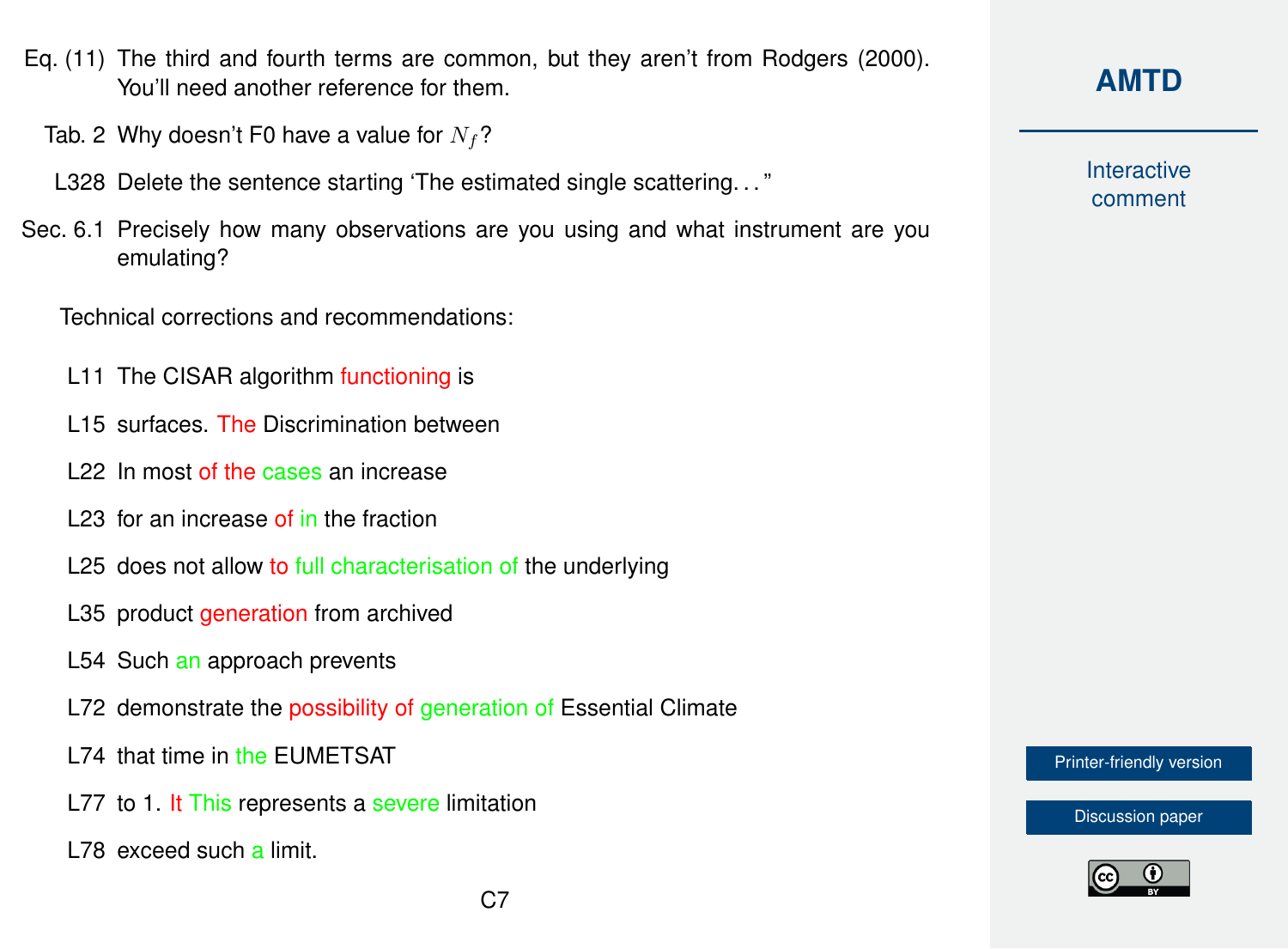- L83 initiative to generate for a Climate Data Record (CDR) generation of
- L91 coupling with the atmospheric scattering
- L95 prevents a continuous variation of the
- L96 state variables that characterise the aerosol
- L97 of such an approach
- L98 are defined as a prior knowledge
- L105 considerable amount number of observations, such as those
- L109 a large amount number of observations
- L114 easily applied on to observations
- L121 should actually only be applied on to the entire phase function  $\Phi$  only. These
- L131 Errant space after 'distribution'
- L133 vary essentially mostly as a
- L175 computes separately the contributions from single and multiple scattering separately, the
- L194 represented by an external
- Fig4 radiatively coupled with the
- p10L4 These The different vertices, representing fine and coarse mode aerosols, are
- L219 As can be seen, in most of the bands the relative

## **[AMTD](http://www.atmos-meas-tech-discuss.net/)**

**Interactive** comment

[Printer-friendly version](http://www.atmos-meas-tech-discuss.net/amt-2017-29/amt-2017-29-RC2-print.pdf)

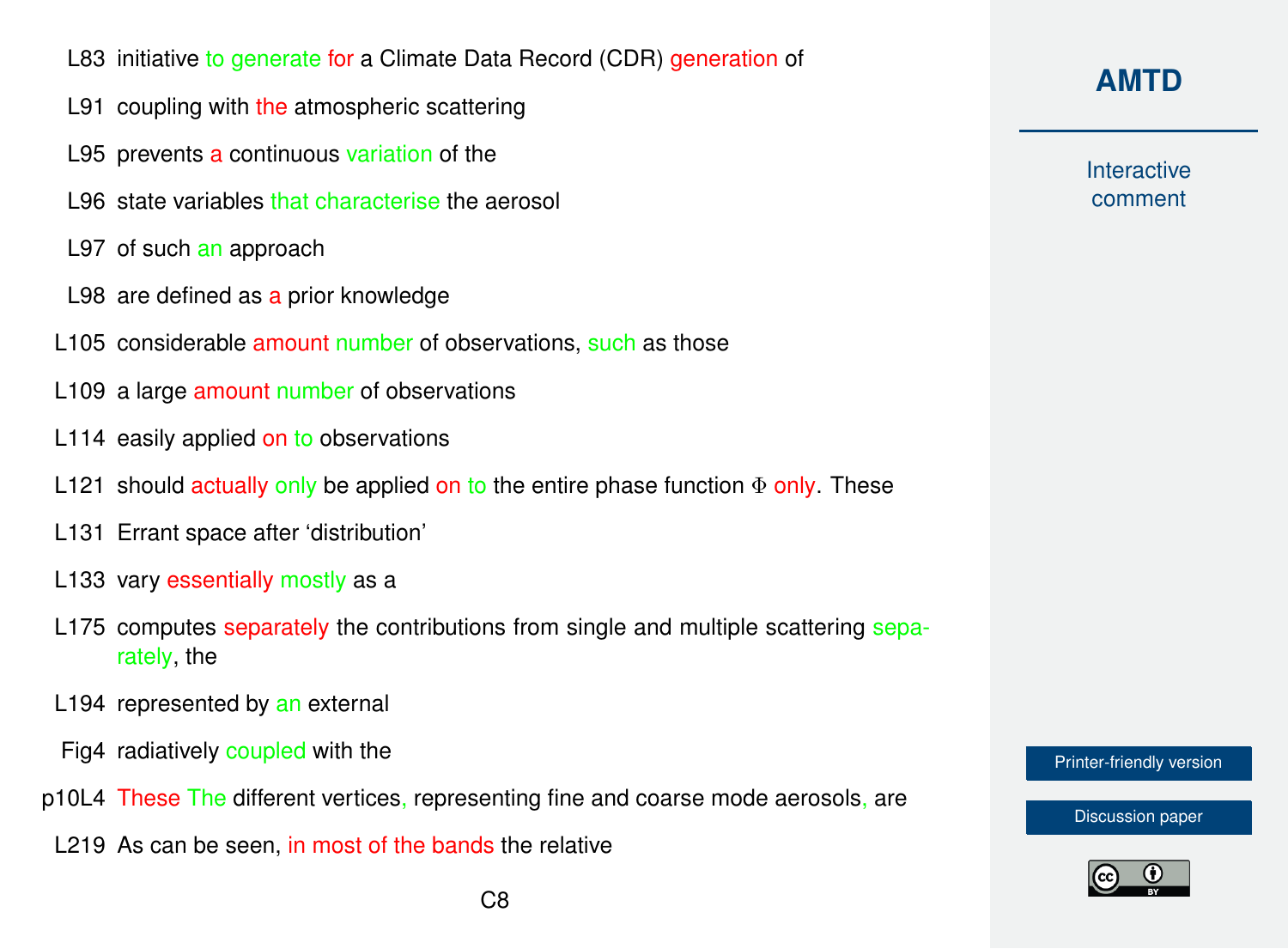- L229 data are often assumed being acquired
- L230 where most likely the atmospheric properties likely remain unchanged
- L238 which increases the number
- L241 thickness  $\tau_{v}$  of for the respective aerosol vertices that are mixed in layer  $L_{a}$  used. Prior information
- L242 consists of expected values  $x_b$  of the state variables  $x_b$  characterising
- L243 regularization on of the spectral
- L<sub>247</sub> will be further herein referred to
- L<sub>279</sub> state variables, such as the
- L280 weight, etc, are
- L317 showing thereby therefore that the
- L321 differs from the ones of these
- L323 wavelength is actually limited
- L332 as the straight difference
- L351 Units shouldn't be italicised.
- L377 The errors  $\epsilon_{\tau}$  is in this experiment F12 are further reduced with respect compared to
- L378 manages however to
- L405 allowing a continuous variation

**Interactive** comment

[Printer-friendly version](http://www.atmos-meas-tech-discuss.net/amt-2017-29/amt-2017-29-RC2-print.pdf)